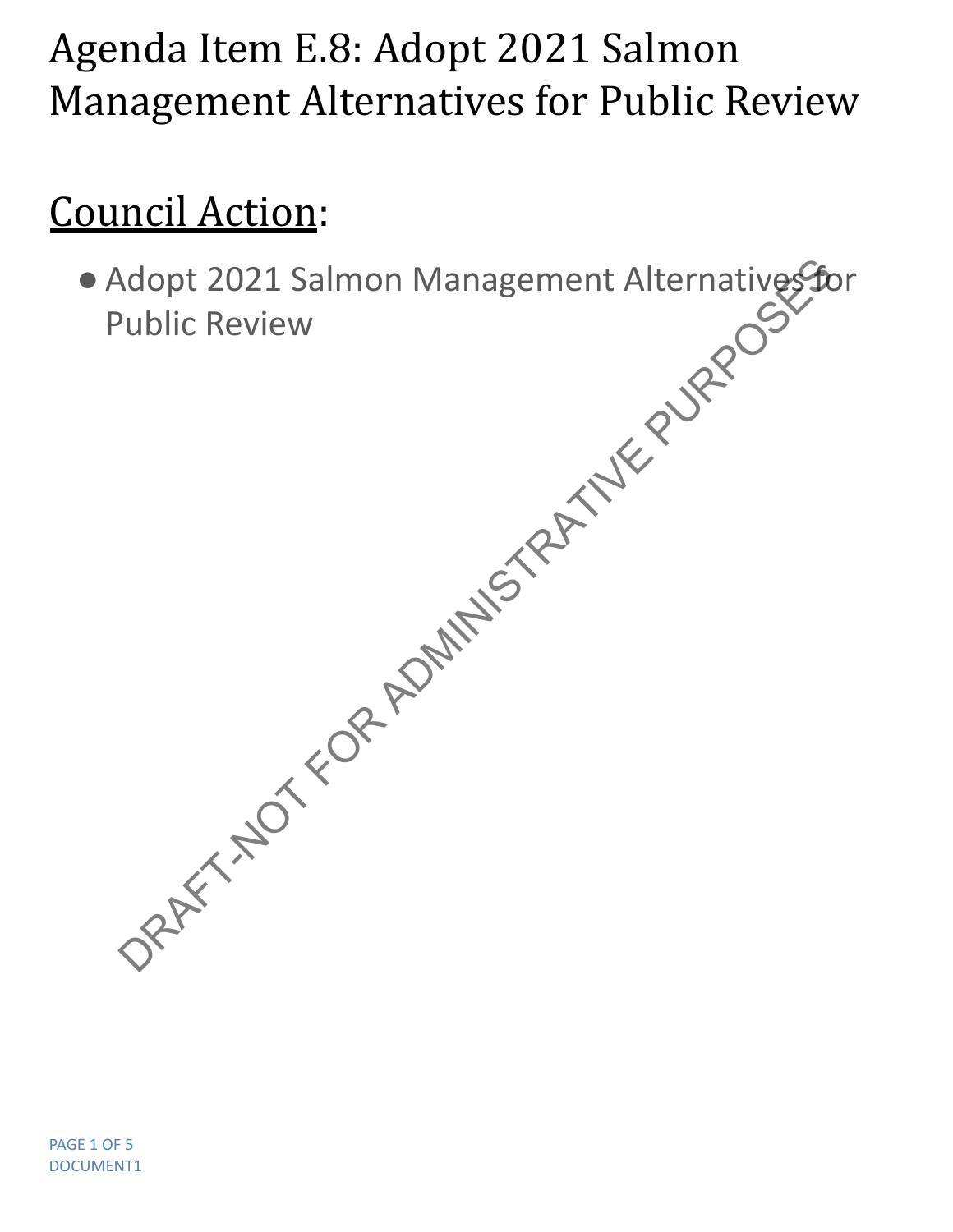I move to adopt for STT collation, analysis and public review the salmon management measures for the 2021 commercial and recreational ocean fisheries in the area from the Oregon/California border to the U.S./Mexico border as presented in Agenda Item E.8.a, Supplemental STT Report 1 dated March 11, 2021, including the commercial and recreational requirements, definitions, restrictions, and exceptions.

Moved by Brett Kormos

Second by Louis Zimm

Motion passed unanimously DRAFT-NOT FOR ADMINISTRATIVE PURPOSES

PAGE 2 OF 5 DOCUMENT1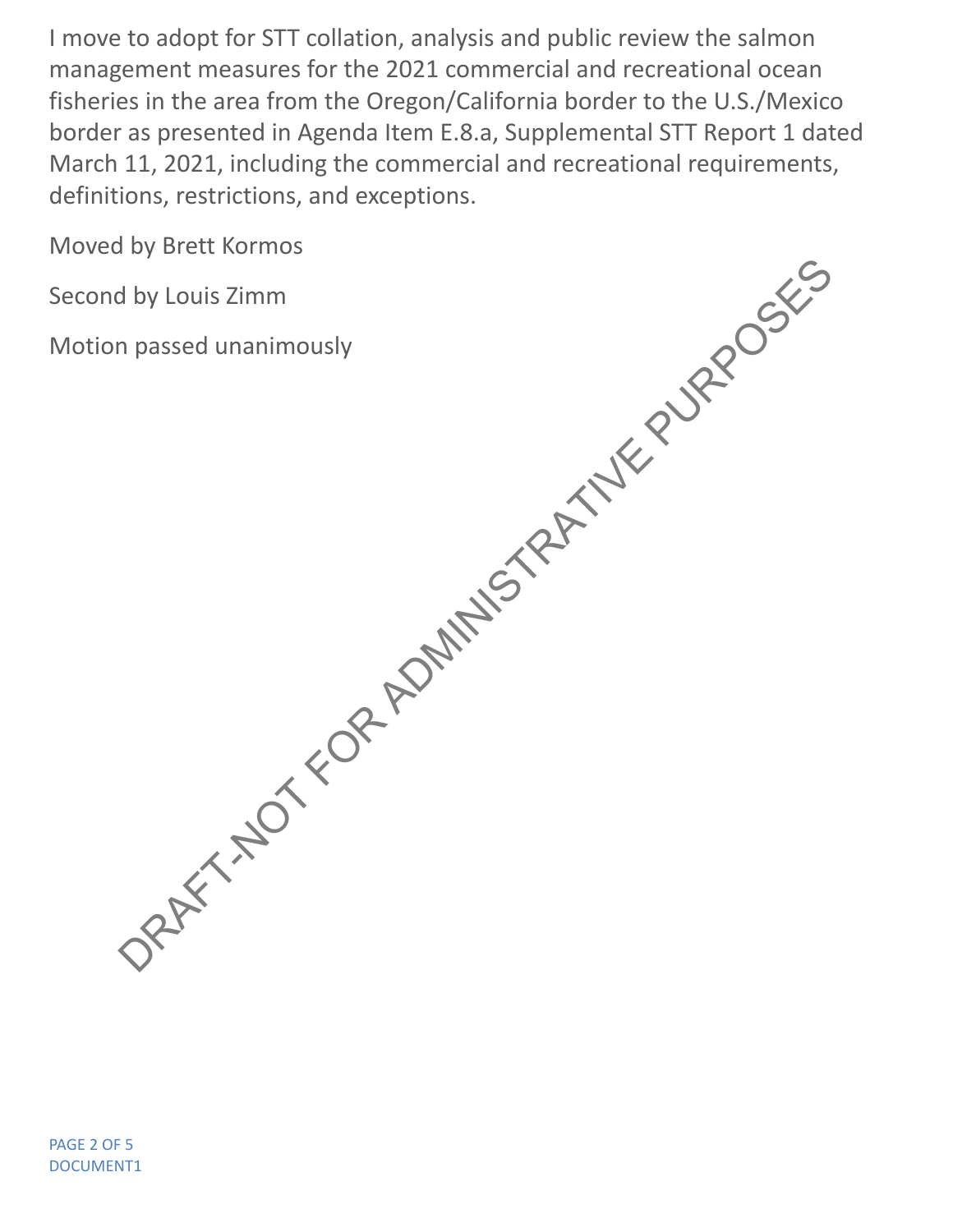I move to adopt for public review alternatives for ocean commercial non-Indian troll and ocean recreational salmon fisheries between Cape Falcon and the Oregon-California Border as described in Agenda Item E.8.a, Supplemental STT Report 1 dated March 11, 2021 with the following modifications.

Oregon recreational fisheries in Table 2 beginning on page 20

Cape Falcon to OR/CA Border

Alternative 2: All-salmon mark-selective coho fishery

Replace the three bullets with:

- June 19 through the earlier of August 28 or the Cape Falcon to OR/CA Border quota of 115,000 marked coho.
- Closed to Chinook retention from Cape Falcon to Humbug Mt. from August 16 through
- Closed to Chinook retention from Humbug Mt. to OR/CA Border beginning July 14.

In the season specifications paragraph strike "Closed to Chinook retention from Cape Falcon to Humbug Mt.<br>
Beginning August 16."<br>
Humbug Mt. to OR/CA Border (Oregon KMZ)<br>
Alternative 1 beginning August 16." The Capacity of August 28 or the Capacity of August 28 or the Capacity of Also Conducts of 115.000 m<br>Dream to the Conduct Centeration from Capacity and Dream to Humburg Mt. from August 16 through Maximum<br>States to Chinook

Humbug Mt. to OR/CA Border (Oregon KMZ)

Alternative 1:

For the bullet that reads "June 12-18 and August 16-28 on the earlier of the Cape Falcon to OR/CA Border quota of 120,000 marked coho." replace the period at the end of the sentence with "; closed to retention of Chinook."

Alternative 2:

For the bullet that reads "July 14- August 28 or the earlier of the Cape Falcon to OR/CA Border quota of 115,000 marked coho." replace the period at the end of the sentence with "; closed to retention of Chinook."

In the season specifications paragraph, replace "(June 19-August 15)" with "(June 19-August 28)"

Moved by Chris Kern Second by Christa M. Svensson Motion passed unan.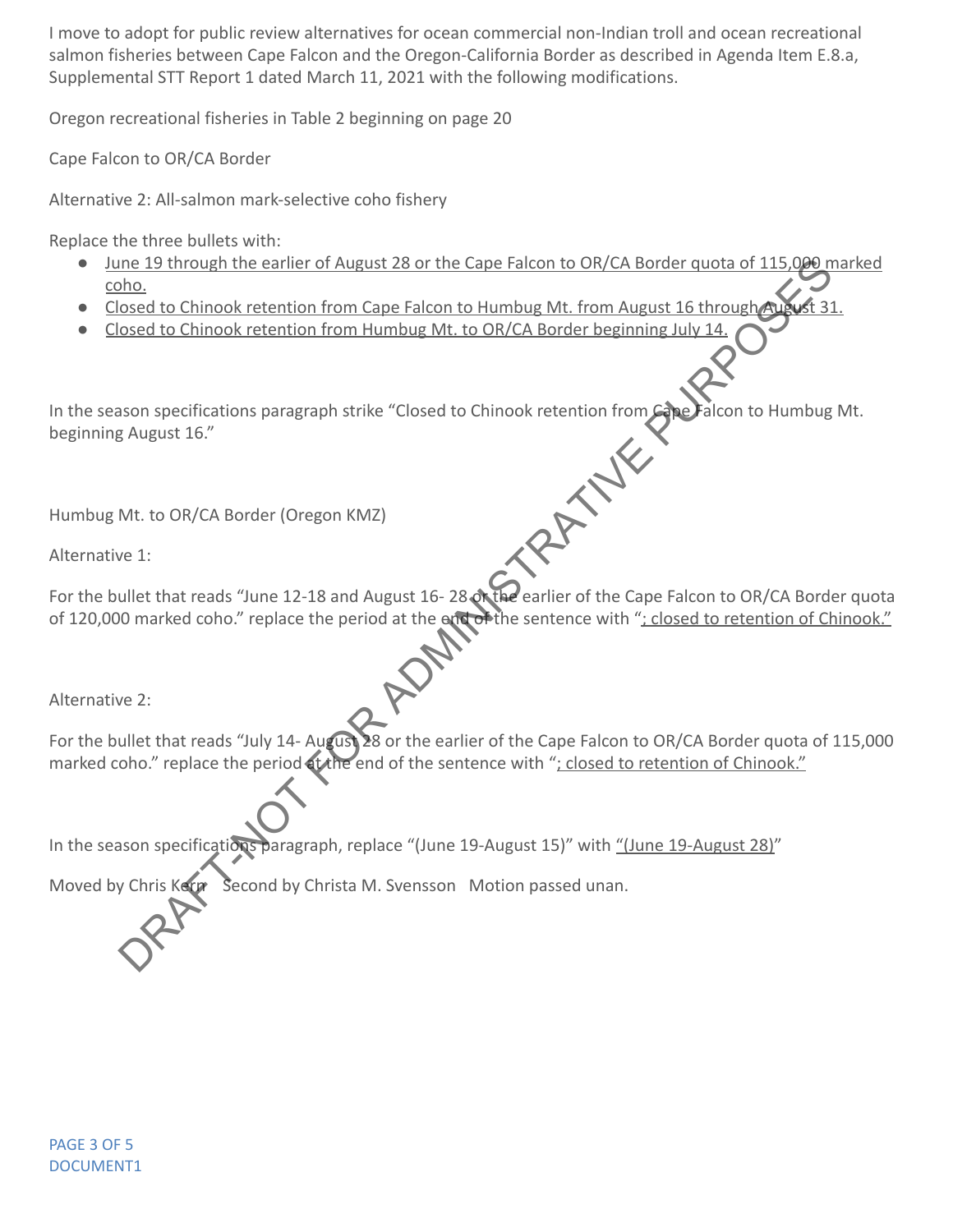**I move to adopt for public review the alternatives for non-Indian commercial and recreational fisheries in the area North of Cape Falcon as presented in Agenda Item E.8.a, Supplemental STT Report 1, dated March 11, 2021.**

**Moved by Kyle Adicks**

**Second by Phil Anderson**

**Motion passed unan.**

DRAFT-NOT FOR ADMINISTRATIVE PURPOSES